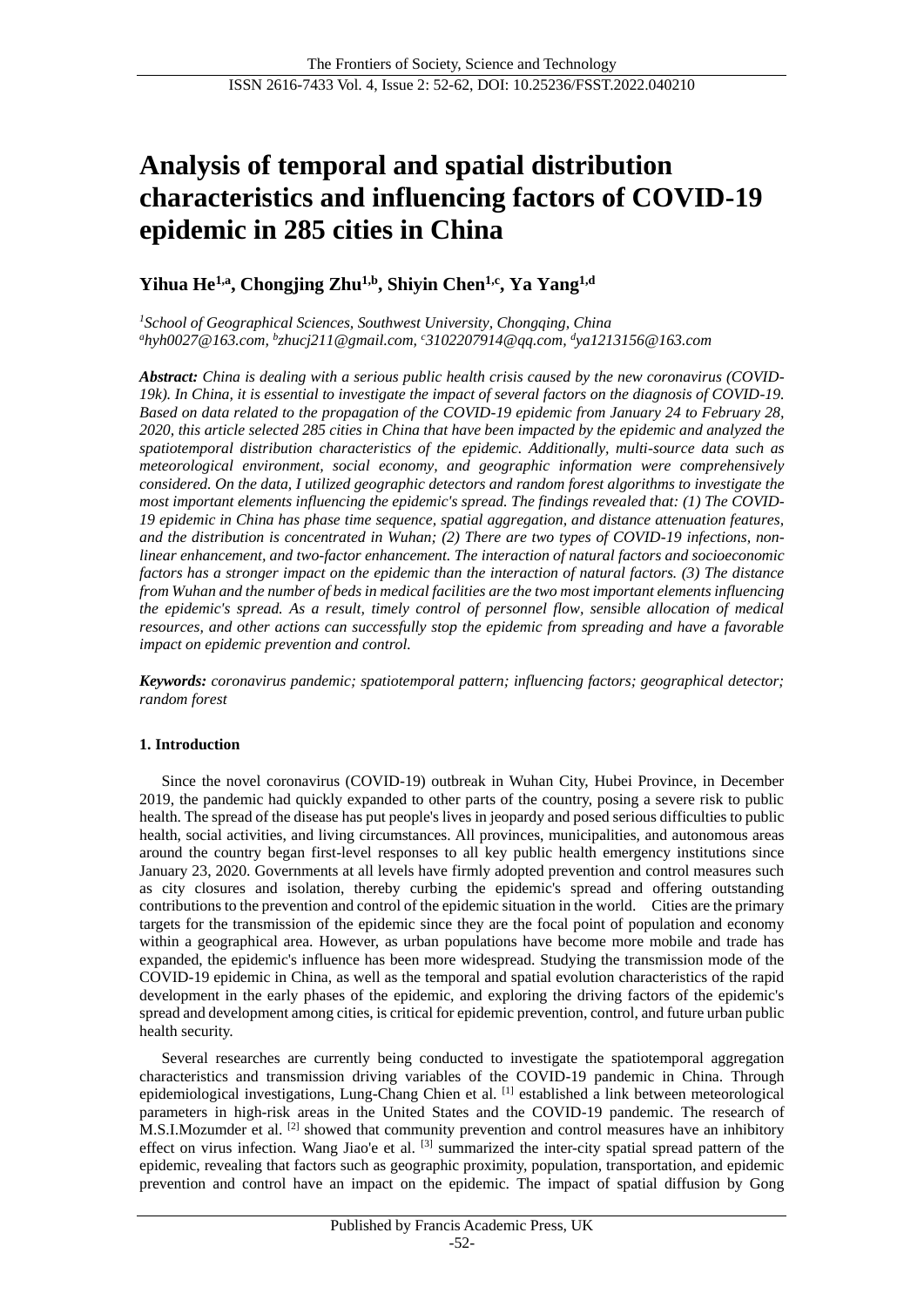Shengsheng et al. <sup>[4]</sup> studied the stage characteristics of the epidemic evolution in Hunan Province, and explored the factor interaction of the epidemic. Chen Xiao et al. [5] explored the spatiotemporal clustering characteristics of cases in Chongqing at the street scale. Based on the data released by Sina Weibo in the core area of Wuhan, Li Xin et al. <sup>[6]</sup> revealed the spatial distribution pattern of the COVID-19 epidemic and its impact on different urban areas of Wuhan.

In summary, 285 prefecture-level cities in China are selected as the study area. Based on the analysis of the Spatio-temporal distribution characteristics of the epidemic from January 24 to February 28, 2020, the urban COVID-19 diagnosis and new data was combined with meteorological environment data, social and economic data, and geographic information data to explore the key factors that affect the spread of the epidemic. This was done to offer a necessary basis for strengthening the work of epidemic prevention and control and to aid in formulating the policy of epidemic prevention.

# **2. Materials and methods**

# *2.1. Research materials*

| Data Category     | Data Name                            | Data Source                         |  |  |
|-------------------|--------------------------------------|-------------------------------------|--|--|
| <b>Basic Data</b> | Epidemic data                        | Chinese center for disease control  |  |  |
|                   |                                      | and prevention                      |  |  |
|                   |                                      | (http://www.chinacdc.cn/)           |  |  |
|                   | City Administrative Boundaries       | National Basic Geographic           |  |  |
|                   | <b>Vector Data</b>                   | <b>Information System National</b>  |  |  |
|                   |                                      | million database                    |  |  |
|                   |                                      | (http://www.ngcc.cn/ngcc/)          |  |  |
| Meteorological    | Average daily temperature $(C)$      | China Meteorological Data           |  |  |
| and               |                                      | <b>Network</b>                      |  |  |
| environmental     |                                      | (http://data.cma.cn/)               |  |  |
| data              | Air quality index                    | Ministry of Environmental           |  |  |
|                   |                                      | Protection                          |  |  |
|                   |                                      | (http://www.mee.gov.cn/)            |  |  |
| Socioeconomic     | GDP per capita (yuan/person)         | Chinese Urban statistical yearbook  |  |  |
| data              | Population density (person/ $km^2$ ) | (https://www.tongjinianjian.com)    |  |  |
|                   | Road network density in built-up     |                                     |  |  |
|                   | areas $(km/km2)$                     |                                     |  |  |
|                   | Green coverage rate of built-up area |                                     |  |  |
|                   | (% )                                 |                                     |  |  |
|                   | Built-up area $(km^2)$               |                                     |  |  |
|                   | Urban population (10,000 people)     |                                     |  |  |
|                   | Number of beds in medical and health | Seventh National Bureau of          |  |  |
|                   | institutions                         | <b>Statistics</b>                   |  |  |
|                   | Population with high school          | Bulletin of the National Population |  |  |
|                   | education per 100,000 people         | Census                              |  |  |
|                   | (person/100,000)                     | (http://www.stats.gov.cn/)          |  |  |
|                   | Distance to Wuhan (km)               | Calculated with ArcGIS              |  |  |
| Remote sensing    | Night light data                     | <b>NOAA</b>                         |  |  |
| data and its      |                                      | (https://www.ngdc.noaa.gov/)        |  |  |
| products          | Urban average altitude               | <b>DEM Data Acquisition</b>         |  |  |

# *Table 1: Indicators and data sources.*

Wuhan took efforts to close the city on January 23, 2020, to prevent population migration. Except for Wuhan, there have been no additional confirmed cases in cities across the country as of February 28. As a result, data for this article was collected from January 24, 2020, to February 28, 2020. On the 28th, daily COVID-19-related data for 285 Chinese cities (excluding Hong Kong Special Administrative Region of China, Macao Special Administrative Region of China, and Taiwan Region of China) were obtained from the Chinese Center for Disease Control and Prevention's daily data and the provincial and municipal health committees' official websites. Report on the current state of the epidemic. The China Meteorological Data Network and the official website of China's Ministry of Ecology and Environment provided meteorological and environmental data. The socioeconomic data were collected from provincial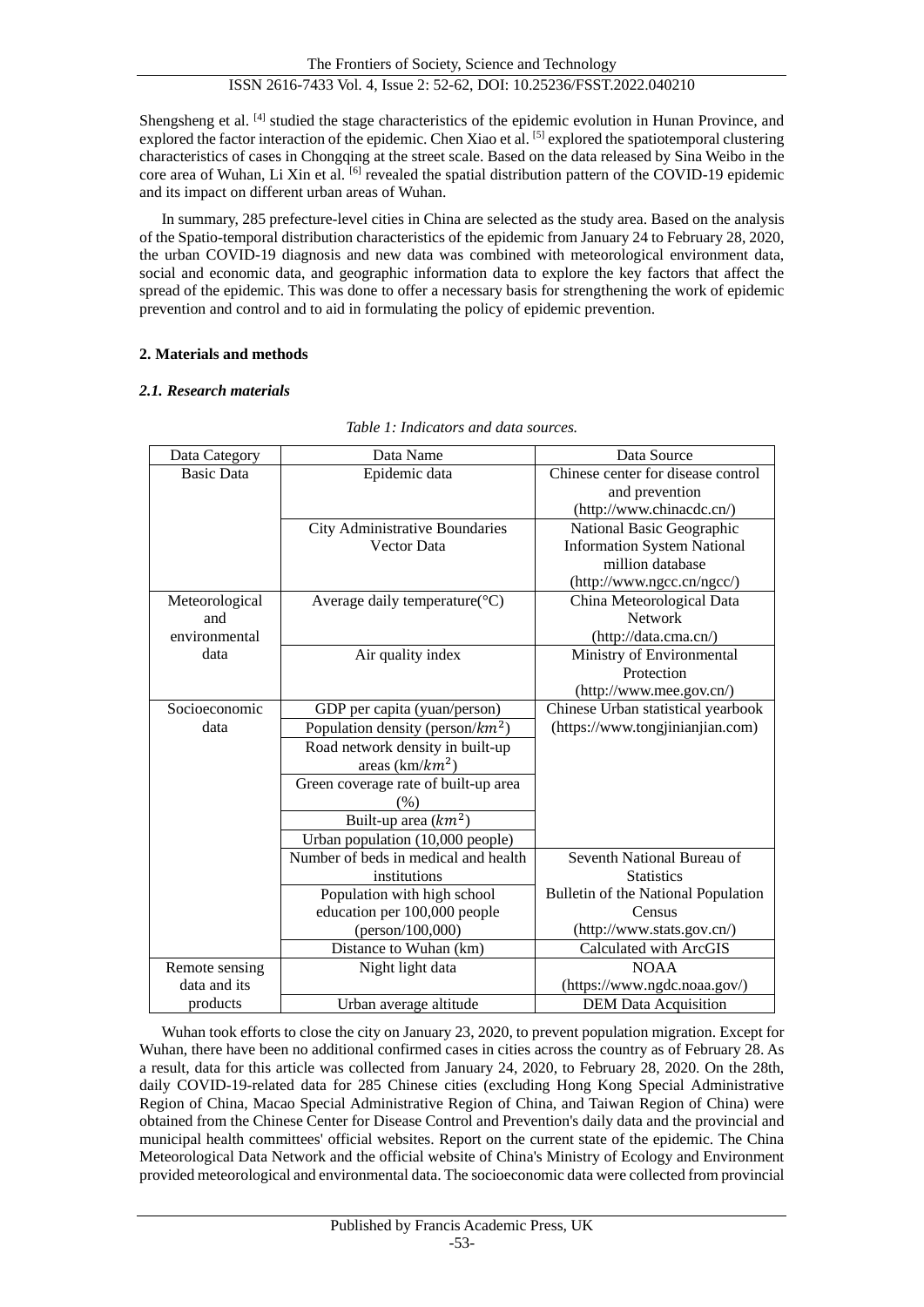statistical yearbooks, municipalities directly under the Central Government, and autonomous areas, as well as the National Bureau of Statistics' Seventh National Census Bulletin. ArcGIS software was used to calculate the geographic information data. Table 1 shows the major metrics, data sources, and other essential information for constituencies.

#### *2.2. Analysis method*

#### *2.2.1. Spatial analysis of COVID-19 cases*

The potential interdependence between observations of some variables at a location and observations at adjacent locations, which can show the resemblance between attribute values of cells in spatially adjacent regions, is referred to as spatial autocorrelation  $[7]$ . The Moran index (I) is used in this study to determine the degree of spatial aggregation of the COVID-19 pandemic. Its formula is as follows:

$$
I = \frac{\sum_{i=1}^{n} \sum_{j=1}^{n} \omega_{i,j} (x_i - \bar{x})(x_j - \bar{x})}{s^2 \sum_{i=1}^{n} \sum_{j=1}^{n} \omega_{i,j}}
$$
(1)

In the formula,  $s^2 = \frac{1}{s}$  $\frac{1}{n}\sum_{i=1}^{n}(x_i-\bar{x}), \ \ \bar{x}=\frac{1}{n}$  $\frac{1}{n}\sum_{i=1}^{n} x_i$ ,  $x_i$  and  $x_j$  represent the observed number of people diagnosed in the i and j regions, and  $i \neq j$ ,  $\omega_{i,j}$  represents the binary adjacent spatial weight. Where  $I \in [-1, 1]$ , I>0 means that the spatial entities in adjacent areas are clustered. I<0 means that the spatial entities are discretely distributed. I=0 means that the spatial entities are randomly distributed, and the larger the absolute value of I, the more significant the correlation of the spatial distribution. The Moran index is calculated using the Z value and the P-value. It is assumed that the epidemic has some degree of spatial clustering if the p-value passes the confidence test and the Z value exceeds the threshold value for rejecting the null hypothesis. If the z value is high and the p-value is small, it indicates that there is high-valued spatial clustering and that the epidemic condition is more dangerous. If the z-value is low, negative, and the p-value is low, it indicates that the spatial clustering is low-valued. The higher (or lower) the z number, the more clustering there is. Based on the development trend of the epidemic situation, this paper separates the research period from January 24 to February 28 into four stages. The LISA cluster map of the confirmed number of cases in cities across the country from January 24th to February 28th was generated using ArcGIS software.

#### *2.2.2. Analysis of Influencing Factors*

Geographic detectors can be used to identify the influencing factors and mechanisms of spatial heterogeneity. The phenomenon of Spatial heterogeneity occurs when the sum of variance within layers is less than the total variance between layers. If the spatial distributions of the two independent variables tend to be consistent, then both are in Statistical correlation. When geographic detectors are used for impact factor analysis, the independent variables are usually categorical  $[8]$ . The geographic detector includes 4 modules which are, factor detector, risk detector, interaction detector, ecological detector.

The factor detector detects the dependent variable's spatial heterogeneity as well as the independent variable's explanatory power for the dependent variable. It is measured by the q value. The stronger the explanatory power, the greater the q value. The following is the formula:

$$
q = 1 - \frac{\sum_{h=1}^{L} N_h \sigma_h^2}{N \sigma^2} = 1 - \frac{SSW}{SST}
$$
 (2)

In formula:  $h=1,2...$ , L is the stratification of factor X.  $N_h$  and N are the number of cells in the h-th layer and region.  $\sigma_h^2$  and  $\sigma^2$  are the variances of Y values in the h-th layer and the whole region, respectively. SSW is the sum of intra-layer variances. SST is the total regional variance.  $q \in [0, 1]$ , the dominant factor affecting the propagation of COVID-19 can be identified according to the size of the q value, and the significance of the q value can be checked by the geographic detector software.

The risk detector uses the t statistic to judge whether there is a significant difference in the number of confirmed cases of the epidemic among the strata of the influencing factors and to identify high-risk areas of the epidemic. The interaction detector can be used to detect whether the interaction of two independent variables will increase or decrease the effect of the independent variable on the influence of the dependent variable. The ecological detector compares whether the influence of the two independent variables on the spatial distribution of the COVID-19 epidemic is significantly different through the F statistic<sup>[9]</sup>.

Random Forest is a decision tree-based statistical learning theory. It extracts numerous samples from the original sample using the bootstrap resampling method, and performs decision tree judgment and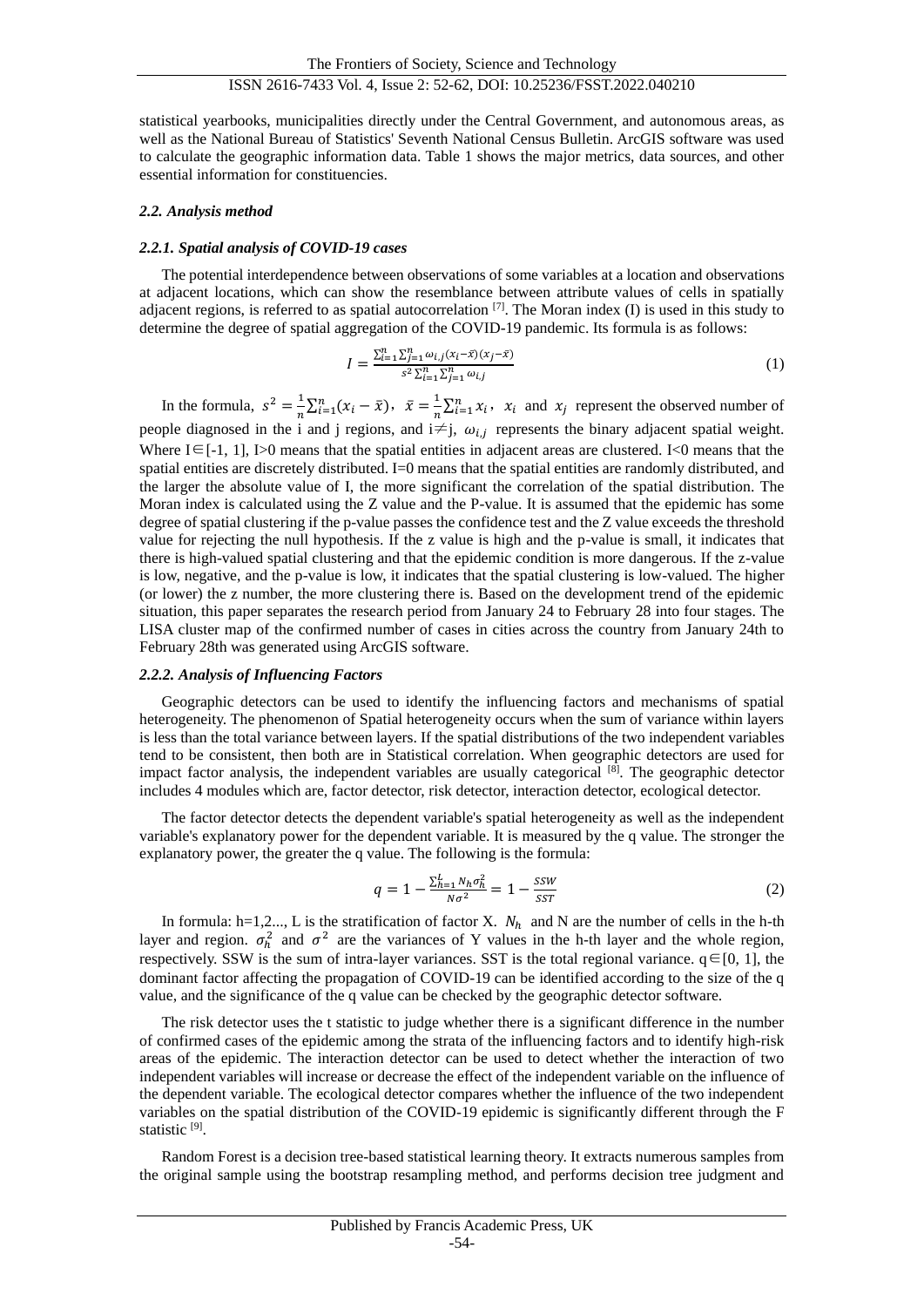classification on each bootstrap sample. Each decision tree will get a classification result, and the category with the most votes is the final prediction result. [10]. It can process high-dimensional data and has excellent accuracy and noise immunity <sup>[11]</sup>. In this paper, the training set and the test set are divided according to the ratio of 7:3, and the root means square error (RMSE) model accuracy  $(R^2)$  of the test set is used to measure the influence of the impact factor on the number of newly diagnosed patients.

The formula for calculating RMSE and  $R^2$  are as follows:

$$
RMSE = \sqrt{\sum_{i=1}^{n} \frac{(y_{is} - y_{it})^2}{n}}
$$
 (3)

$$
R^{2} = 1 - \sum_{i=1}^{n} (y_{is} - y_{it})^{2} / \sum_{i=1}^{n} (y_{is} - \bar{y}_{is})^{2}
$$
 (4)

In the formula,  $y_{is}$  represents the simulated number of newly diagnosed patients in the i-th city.  $y_{it}$ represents the actual number of newly diagnosed patients in the i-th city.  $\bar{y}_{is}$  is the average of the simulated newly diagnosed numbers in the corresponding data set. n denotes the number of samples in the corresponding data set. Throughout this study, SPSS was used to perform Pearson correlation analysis between newly confirmed cases and various influencing factors (13 in total) during the study period. Then the factors with a strong correlation with epidemic spread and no collinearity were selected as independent variables for random forest analysis.

#### **3. Results and Analysis**

#### *3.1. Spatio-temporal characteristics of epidemic development*

From January 24 to February 28, 2020, the epidemic continued to develop, affecting more than 290 regions nationwide. According to the national accumulative number of confirmed cases, the cumulative number of confirmed cases from Hubei province, the national number of cured cases, the number of cured cases from Hubei province, the national number of new cases, the number of new cases from Hubei province, were collected to make a combination diagram (Figure 1). Combined with the spread of the epidemic process and major events, the early development process of the epidemic is divided into four phases.



*Figure 1: Daily variation of the epidemic situation in China and Hubei Province.*

The first stage: the spread of the epidemic (January 24-February 1). Before the announcement of the lockdown in Wuhan, a widespread mass movement of people caused the epidemic to spread rapidly across the country, coinciding with New Year's Eve (January 24) and the Spring Festival (January 25),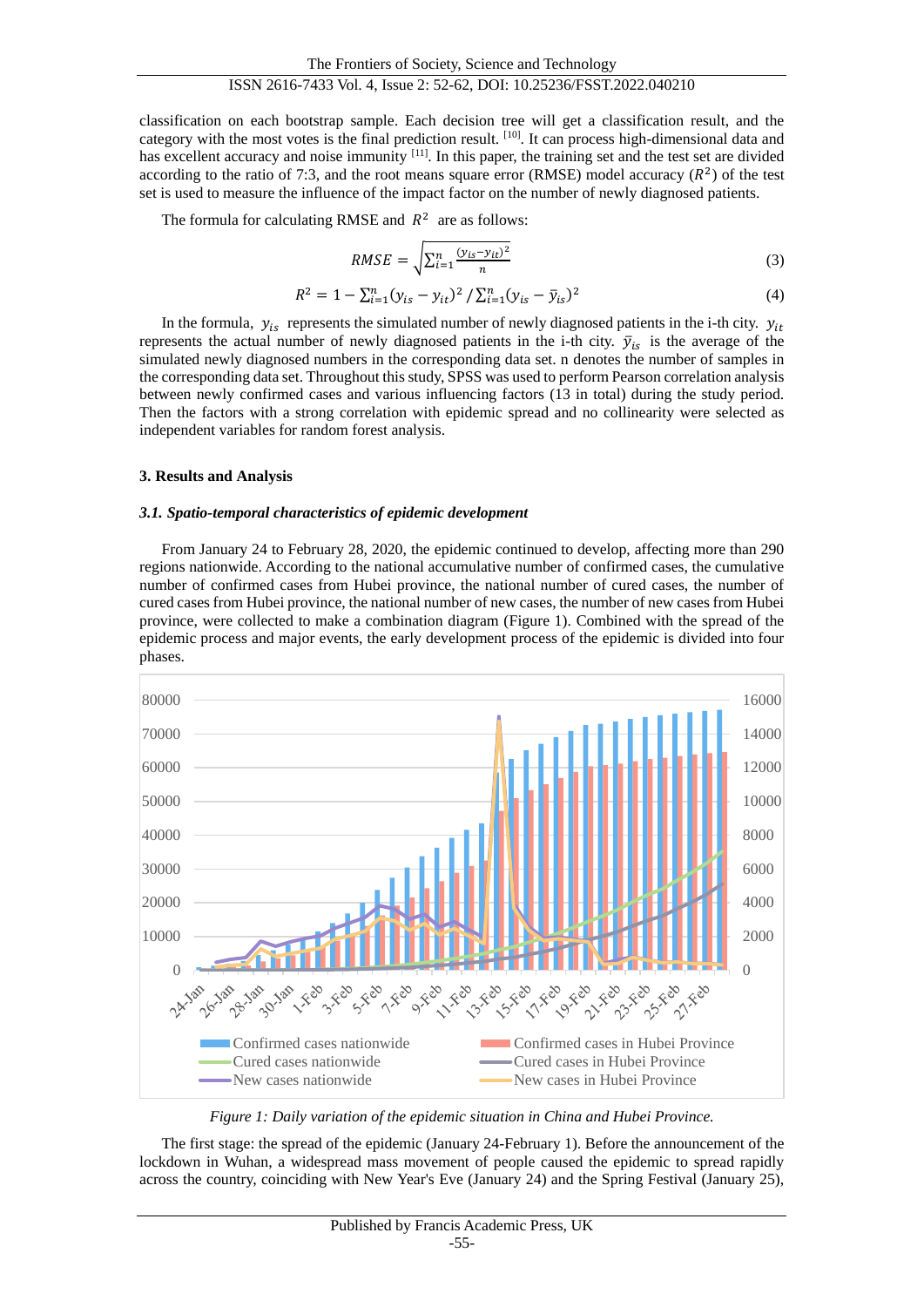The Frontiers of Society, Science and Technology ISSN 2616-7433 Vol. 4, Issue 2: 52-62, DOI: 10.25236/FSST.2022.040210

which are the peak periods of population movement during the Spring Festival. The cumulative number of confirmed cases nationwide surged. On February 1, the total number of confirmed cases in the country had surpassed 10,000. During this time, the number of cities affected by the pandemic increased rapidly, reaching 290. The second stage: the peak period of the epidemic (February 2-February 11). The flow of patients throughout the incubation period aided the spread of the pandemic due to the time lag between case confirmation and actual infection time. The cumulative number of confirmed cases across the country continued to rise. At the same time, outside of Hubei province, the spread of the pandemic was at its peak in the Yangtze River Delta, Pearl River Delta, and Beijing-Tianjin-Hebei regions. The pandemic demonstrated a trend of expanding from province capital cities to prefecture-level cities during this time. The epidemic's spatial structure of multi-point dissemination was developed. The third stage is the period of epidemic recession (February 12-February 19). Governments around the country enacted the toughest home isolation and joint prevention and control measures possible. The pandemic prevention and control efforts had yielded impressive results, and the virus's progress was effectively halted. Over time, the number of cities with no new cases grew from 154 to 240. With the exception of Hubei, the number of newly diagnosed cases declined in a "ten-point continuous drop" on February 14. On February 18, the number of newly added cured cases surpassed the number of newly added confirmed cases across the country. The fourth stage: the extinction period of the epidemic (February 20-February 28). The overall number of new confirmed cases in the country, excluding Hubei, has gradually decreased to single digits at this point. The number of cities with no new cases had risen to 276 by February 28. In Hubei Province, the number of new confirmed cases has fallen by 85.8% from the previous stage, and 88.8% of newly diagnosed cases are centered in Wuhan City. A stage-by-stage by stage victory was accomplished in the national pandemic prevention and control effort.



*Figure 2: Temporal and spatial variation of confirmed cases nationwide.*

The Moran's I of each stage was calculated and tested by Z and P values in order to more intuitively assess the clustering characteristics of the four stages of the epidemic (Table 2).

Moran's I value for Stage 1 (January 24 to February 1, 2020) was 0.256. For the second stage (February 2 to February 11), the Moran's I value was 0.158. The Moran's I value for the third stage (February 12 to February 19) equaled 0.084 and the Moran's I value was 0.079 in the fourth stage (February 20th to February 28th). P-value was less than 0.001 in all four stages, Z value was more than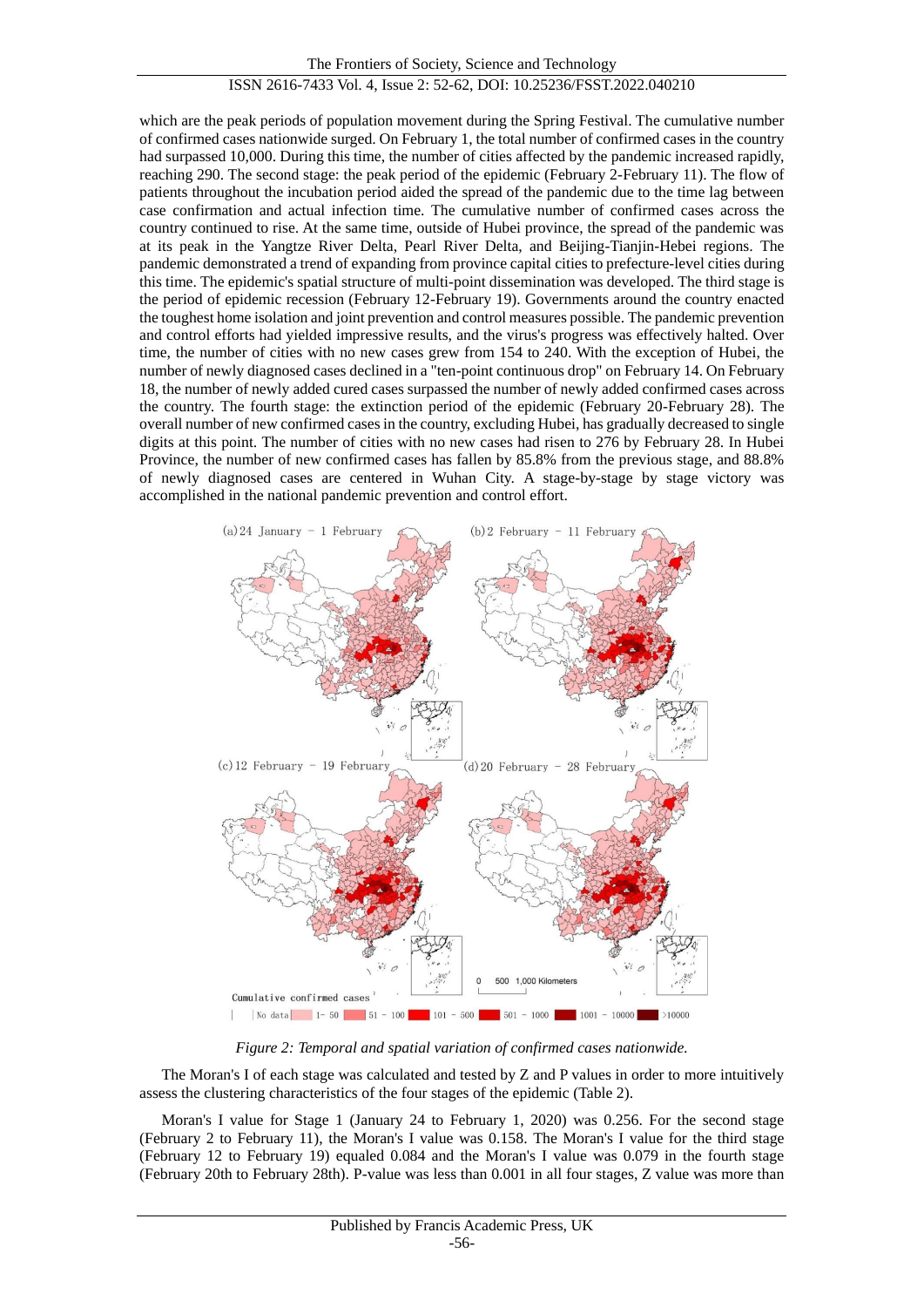1.96, which indicated that there was Spatio-temporal aggregation in the confirmed cases. The degree of Spatio-temporal aggregation gradually weakened with the progression of time. According to the LISA cluster diagram (Figure 3), it can be seen that in the four stages, except for Shiyan City in the northwest of Hubei Province, most cities in Hubei Province have high-high clustering types, indicating that the epidemic was primarily concentrated in Hubei Province. The most seriously impacted areas in Hubei Province were Wuhan and its neighboring areas. The spatial clustering types of Luan and Anqing cities in Anhui Province and the neighboring cities of Hubei Province were of low-high clustering, and the spatial clustering types of Xinyang and Jiujiang cities near to Hubei Province were gradually changed from high-high clustering to low-high clustering. As the speed and scope of the spread of the epidemic decreased, the number of low-to-high clusters in the surrounding cities of Wuhan gradually increased, and the degree of clustering of the epidemic weakened significantly, indicating that the epidemic in the surrounding areas of Wuhan was gradually controlled over time. In terms of spatial scope, the degree of clustering of urban cases displays characteristics of spreading from high-high clustering to low-high clustering and then to low-low clustering as the spatial distance from Wuhan increases, with Wuhan as the center and radiating outward.

|         | Moran's I | Z value  | P value |
|---------|-----------|----------|---------|
| Stage 1 | 0.256     | 9.498472 | <0.001  |
| Stage 2 | 0.158     | 12.7814  | <0.001  |
| Stage 3 | 0.084     | 15.12844 | <0.001  |
| Stage 4 | 0.079     | 13.82313 | 1∩∩ ∩ے  |

*Table 2: Moran's I and test values by stages in the country.*



*Figure 3: LISA aggregation chart of the confirmed cases of the epidemic*

# *3.2. Geographical detector*

The independent variables must be of type variable data when using geographic detectors to investigate the impact of various influencing factors on the epidemic. K-Means cluster analysis was used to discretize the numerical independent variable data and convert it to type variable data. The results of the factor detector (Table 3) show that different impact factors have different effects and significance. Among the social impact factors, the number of beds in medical institutions has the highest q value, followed by the number of urban population q value. It shows that among these variables, the level of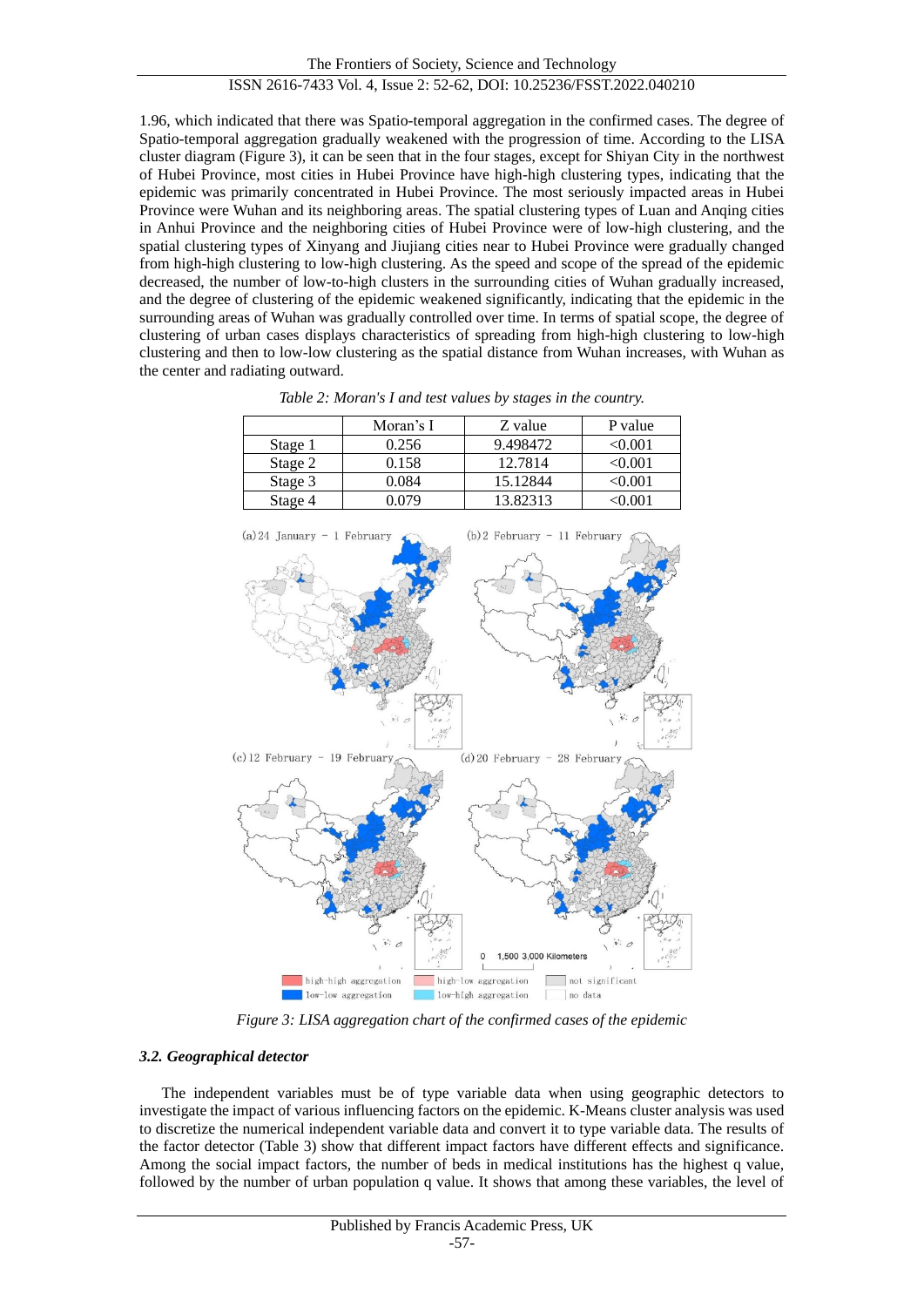medical facilities and the number of the urban population are the most important impact factors which determine the spatial pattern of the number of confirmed cases. The most important environmental component is the built-up area. The q value for population density and road network density is the lowest, indicating that they have the least impact on the pandemic. The distance to Wuhan, the green coverage of the built-up region, the air quality index, the average temperature, and the altitude are among the natural influence elements with q values ranging from large to low. For a single risk factor, the risk detector table displays whether there is a statistical difference between the findings of the risk area detection and the number of confirmed epidemic cases in each type of zone. "Y" indicates a significant difference, while "N" indicates no significant difference, according to a t-test with a significance level of 0.05.

| Natural factors                         | value<br><sup>a</sup> | Social factors<br>q value     |      | Social factors                                          | q value |
|-----------------------------------------|-----------------------|-------------------------------|------|---------------------------------------------------------|---------|
| Green coverage rate<br>of built-up area | 0.04                  | Built-up area                 | 0.14 | GDP per capita                                          | 0.05    |
| Air quality index                       | 0.03                  | Urban<br>population           | 0.19 | Number of beds in<br>medical and health<br>institutions | 0.20    |
| Urban average<br>altitude               | 0.01                  | Road network                  | 0.04 | Population with high<br>school education                | 0.05    |
| Average daily<br>temperature            | 0.03                  | density in built-<br>up areas |      |                                                         |         |
| Distance to Wuhan                       | 0.11                  | Population<br>density         | 0.03 | Night light data                                        | 0.06    |

*Table 3: Statistical values of q for different impact factors.*

According to the results of the interaction detector (Table 3), there are two types of COVID-19 epidemics in China: linear enhancement and two-factor enhancement. The impacts of the interactions between the two factors outweigh the effects of the single factors. The other is the interaction between natural factors and social-economic factors, which are greater than the interaction between natural factors. The results of 91 interactions were detected by 13 impact factors of the 2020 epidemic. The maximum value of (X1∩X2) was 0.99 and the minimum value was 0.01. In the synergistic effect of the two factors, the interaction of the number of beds in medical and health institutions, the urban population, the distance from Wuhan, and other social and economic factors has a strong impact on the number of confirmed cases of the epidemic. Ecological detection is used to analyze the impact of two factors on the increase of confirmed cases. The results showed that the number of beds in medical institutions and the population in urban areas was obviously different from other variables in terms of the effect on the spatial distribution of confirmed cases. The factors that affect the spatial heterogeneity of the confirmed number of cases are: the number of beds of medical and health institutions > urban population > built-up area > distance to Wuhan > nighttime light data >educated population per 100,000 people in 2020 > GDP per capita > road network density of built-up area > average air temperature > population density > air quality index > green coverage rate of built-up area > altitude.



*Figure 4: Interaction detection of different influencing factors.*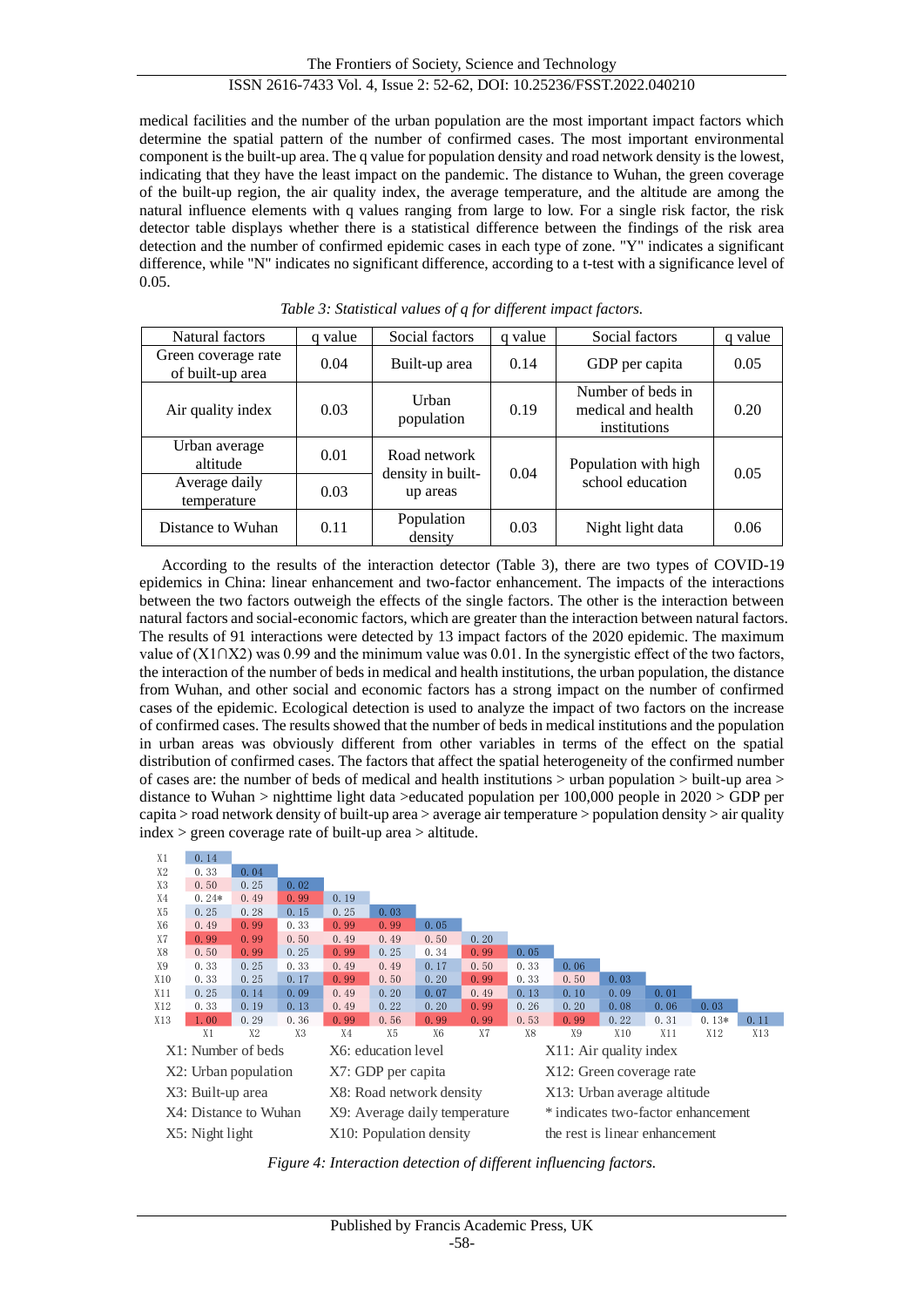#### *3.3. Random forest*

According to the correlation analysis results, the two factors of built-up area and the urban population had no substantial impact on the number of confirmed epidemics, and there was collinearity between them. Factors including height, green coverage, and air quality index were found to be irrelevant by the factor detector, so they were eliminated from the random forest model.

|                                                      | ß         | t        | Significance | tolerance | VIF   |
|------------------------------------------------------|-----------|----------|--------------|-----------|-------|
| Road network density in built-<br>up areas           | 17.856    | 2.038    | .043         | .914      | 1.094 |
| Green coverage rate of<br>built-<br>up area          | $-28.394$ | $-5.560$ | .000         | .763      | 1.311 |
| Urban population                                     | .049      | .310     | .757         | .145      | 6.877 |
| Built-up area                                        | $-.063$   | $-.283$  | .778         | .123      | 8.105 |
| Population density                                   | .010      | 1.204    | .230         | .855      | 1.170 |
| GDP per capita                                       | .001      | .880     | .380         | .401      | 2.497 |
| Population with high school<br>education             | .001      | .776     | .439         | .195      | 5.117 |
| Number of beds in medical and<br>health institutions | .014      | 1.907    | .058         | .601      | 1.665 |
| Night light data                                     | $-2.032$  | $-.861$  | .390         | .323      | 3.096 |
| Air quality index                                    | $-1.285$  | $-1.425$ | .155         | .602      | 1.660 |
| Urban average altitude                               | $-.066$   | $-1.656$ | .099         | .712      | 1.404 |
| Average daily temperature                            | $-3.793$  | $-1.035$ | .302         | .399      | 2.509 |
| Distance to Wuhan                                    | $-.168$   | $-4.429$ | .000         | .517      | 1.932 |

*Table 4: Significance and collinearity of influencing factors.*

After several tests, the decision tree n-tree was set at 150, mtry as 3. Randomly, 30% of the points were selected as the test set, and the rest 70% of the points were selected as the training set, by comparing the test set accuracy  $(R^2 \text{ and RMSE})$  to determine the best regression model (Figure 5). The fitting accuracy  $(R^2)$  of random forest regression in the test set reaches 0.7192 and has a minimal RMSE, as shown in Figure 5. Except that the predicted values and the actual values of the individual data have a large deviation, from the fitting line between the predicted values and the actual values, the fitting effect is good, which shows that the model constructed by using random forests has a good prediction accuracy.

Under the random forest technique, Figure 6 depicts the feature relevance of the 9 influencing elements. The distance to Wuhan is the most relevant variable among the nine contributing factors, with a relative significance of 0.92. It demonstrates that the distance from the outbreak's epicenter is the most important element influencing the epidemic's spread. The epidemic had a huge impact on the cities surrounding Wuhan, and the closer the cities were to Wuhan, the worse the epidemic became. As a result, the epidemic's spatial pattern expanded out from Wuhan and gradually faded. A minor characteristic variable with a relative value of 0.56 is the number of beds in a medical and health institution. The magnitude, grade, and ability of hospitals in a region to deliver health services were reflected in the number of beds in medical and health facilities. Cities can better manage health resources and detect and diagnose the epidemic faster as the number of beds increases, hence it is positively connected with the cumulative confirmed cases. Other factors such as GDP per capita, road network density in built-up areas, night light index, air quality, and population education level all had some impact on the outbreak, although only to a minor degree. These variables can represent a region's socio-economic progress and scope of urban construction. In general, the higher the per capita GDP and the density of the road network in the built-up region, the higher the city's development level, attractiveness, and people flow. This also suggests that the closer the population's activities are clustered, the greater the chance of infection from mutual contact.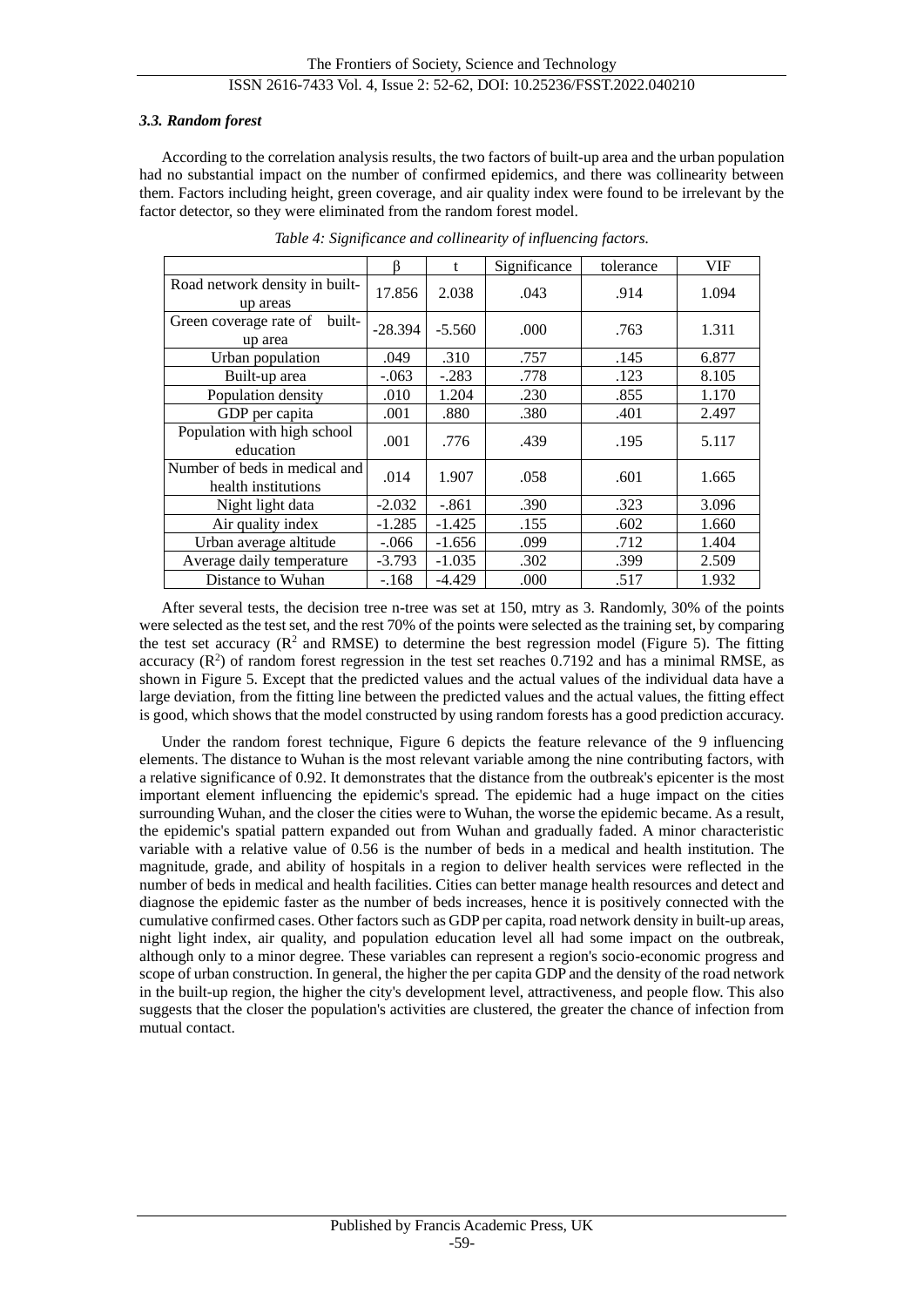

*Figure 5: Prediction results of random forest test set.*



*Figure 6: Relative importance ranking of influencing factors.*

#### **4. Conclusion**

In this study, based on the confirmed and newly added data of 285 prefecture-level cities in China, the spatial and temporal distribution characteristics of the epidemic from January 24 to February 28, 2020, were analyzed from the two dimensions of time and space by combining spatial autocorrelation and Moran index. The index system was established by considering the meteorological environment, social economy, geographical information, and other influencing factors. The dominant factors affecting the spread of the pandemic and their mechanism were discussed by using the geographical detector and random forest method. After conducting the study, the following conclusions are drawn:

1) The COVID-19 epidemic in Chinese cities has obvious stage characteristics. The development of the epidemic has experienced four stages: the diffusion period, the peak period, the recession period and the extinction period. In the first and second stages, the epidemic broke out in Wuhan and quickly spread to 290 cities across the country in a short period of time; In the second and third stages, the number of newly diagnosed patients continued to decline, and the epidemic prevention and control policies achieved remarkable results.

2) Cities have a spatial aggregation of the epidemic. There is a spatial clustering phenomenon of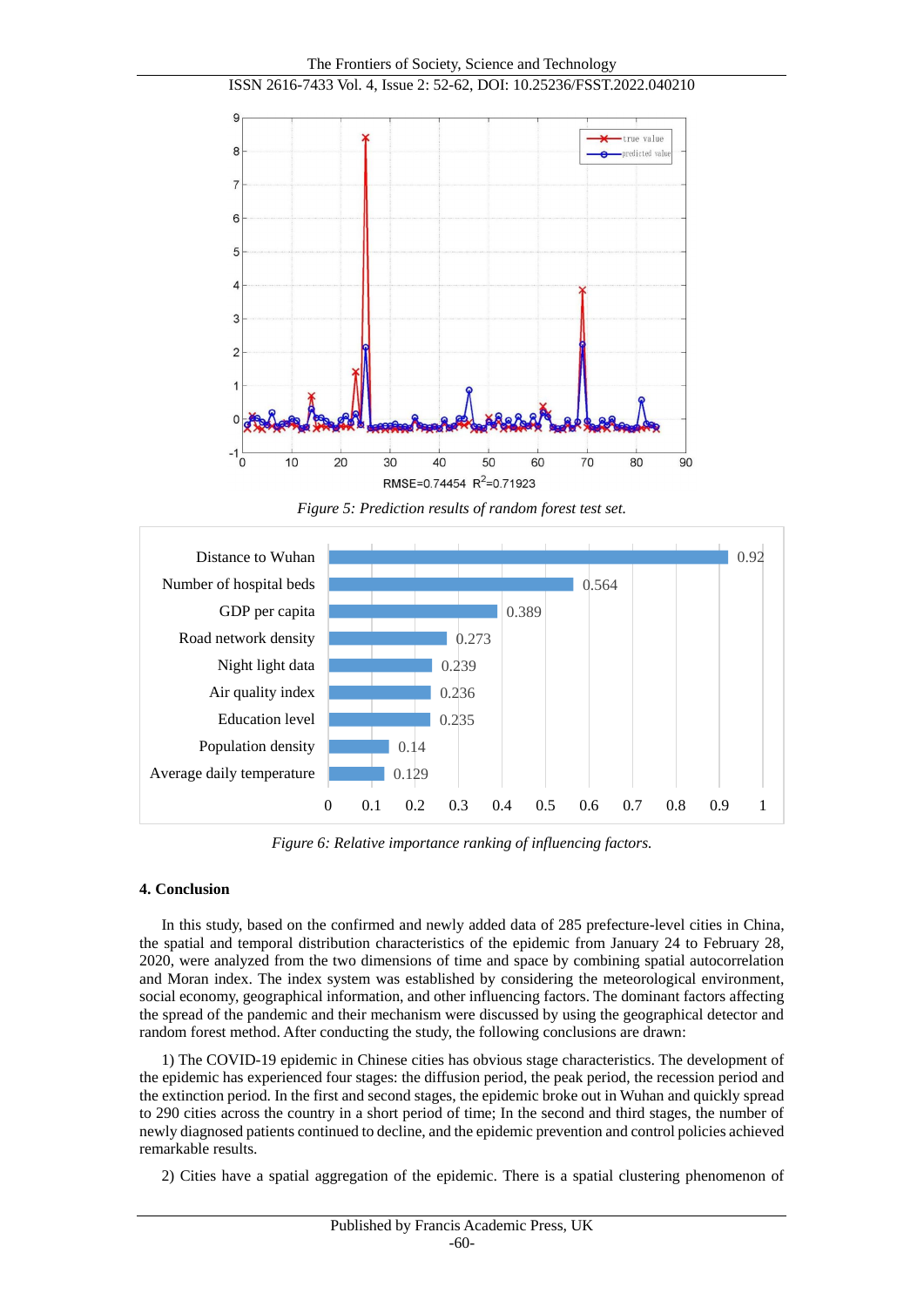confirmed cases, according to the spatial autocorrelation analysis of each stage, but the degree of clustering is attenuated to some amount. The regions with the worst epidemic performance are mostly in Hubei Province and its adjacent cities. High-high clustering is the type of spatial clustering observed in this region. The degree of clustering of the epidemic lessens as the distance from Wuhan increases.

3) There are multi-factor interactions and different impact factors have varied effects on the pandemic. The number of beds in medical and health institutions is the most important factor impacting the spatial pattern of the number of confirmed epidemic cases, according to the factor detector. The interaction between two factors is greater than that of a single factor, and the interaction between natural factors and socioeconomic factors is greater than the interaction between natural factors.

4) The number of beds in medical and health institutions, as well as the distance from the epidemic core, are crucial factors impacting the epidemic's spread. According to the characteristic importance of random forests to different impact factors, the relative importance of the distance to Wuhan is 0.92, followed by the number of beds in medical institutions, which is 0.56.

In this study, spatial autocorrelation was used to analyze the spatial and temporal distribution of COVID-19. Geographic detectors and random forest models were used to explore the driving factors that influence the distribution of confirmed cases. The results showed that the interaction of multiple factors and the distance from the center of the epidemic, urban health care resources have a significant impact on the spread of the epidemic. These analyzes can further deepen the understanding of the COVID-19 epidemic pattern and influencing factors in different geographical conditions, and provide a theoretical basis for the epidemic prevention and control work in China. They are helpful for city decision-makers to take scientific epidemic prevention and control measures in time, such as timely blocking the spread of the epidemic in space and planning the allocation of urban medical and health resources reasonably, to effectively contain the spread of infectious diseases.

#### **Acknowledgements**

**Fund Project:** College Students' Innovation and Entrepreneurship Training Program *Detection of factors affecting the transmission and development of COVID-19* ; Project Number: 202110635090.

#### **References**

*[1] Chien Lung Chang,Chen Lung Wen(2020). Meteorological impacts on the incidence of COVID-19 in the U.S.[J]. Stochastic environmental research and risk assessment, 34(10), 1675-1680.*

*[2] Mozumder Salatul Islam, Amin Mohammad Shaiful Alam, Uddin Mohammad Rakib, Talukder Musabbir Jahan(2020). Coronavirus COVID-19 outbreak and control: effect of temperature, relative humidity, and lockdown implementation[J]. Archives de Pediatrie, 28(2), 111-116.*

*[3] WANG Jiaoe, DU Delin, WEI Ye, YANG Haoran(2020). The development of COVID-19 in China: Spatial diffusion and geographical pattern[J]. Geographical Research, 39(07), 1450-1462.*

*[4] Gong Shengsheng, Mo Hui(2021). Geographical Analysis of the COVID-19 Epidemic in Hunan Province, China in 2020[J]. Tropical Geography, 41 (4), 708-722.*

*[5] CHEN Xiao, HUANG Yujin, LI Jiahui, WANG Shiyang, PEI Tao(2020). Clustering characteristics of COVID-19 cases and influencing factors in Chongqing Municipality[J]. Progress in Geography, 39(11), 1798-1808.*

*[6] LI Xin, ZHOU Lin, JIA Tao, WU Hao, ZHOU Yuliang, QIN Kun(2020). Influence of Urban Factors on the COVID⁃19 Epidemic: A Case Study of Wuhan City [J]. Geomatics and Information Science of Wuhan University, 45(6), 826-835.*

*[7] Getis A, Ord J K(2010). The analysis of spatial association by use of distance statistics. [J]. Geographical Analysis, 24(3), 189-206.*

*[8] WANG Jinfeng, XU Chengdong(2020). Geodetector: Principle and prospective [J]. Journal of Geographical Sciences, 72(01), 116-134.*

*[9] WANG Huan, GAO Jiangbo, HOU Wenjuan(2019). Quantitative attribution analysis of soil erosion in different geomorphological types in karst areas: Based on the geodetector method [J]. Journal of Geographical Sciences, 29(2), 271-286.*

*[10] Breiman L(2001). Random forests. Machine Learning, 45(1), 5-32.*

*[11] FANG Kuang-nan, WU Jian-bin, ZHU Jian-ping, SHIA Bang-chang (2011). A Review of Technologies on Random Forests [J]. Statistics &Information Forum, 26(03), 32-38.*

*[12] Pei T, Wang X, Song C, et al (2021). Review on spatiotemporal analysis and modeling of COVID-*